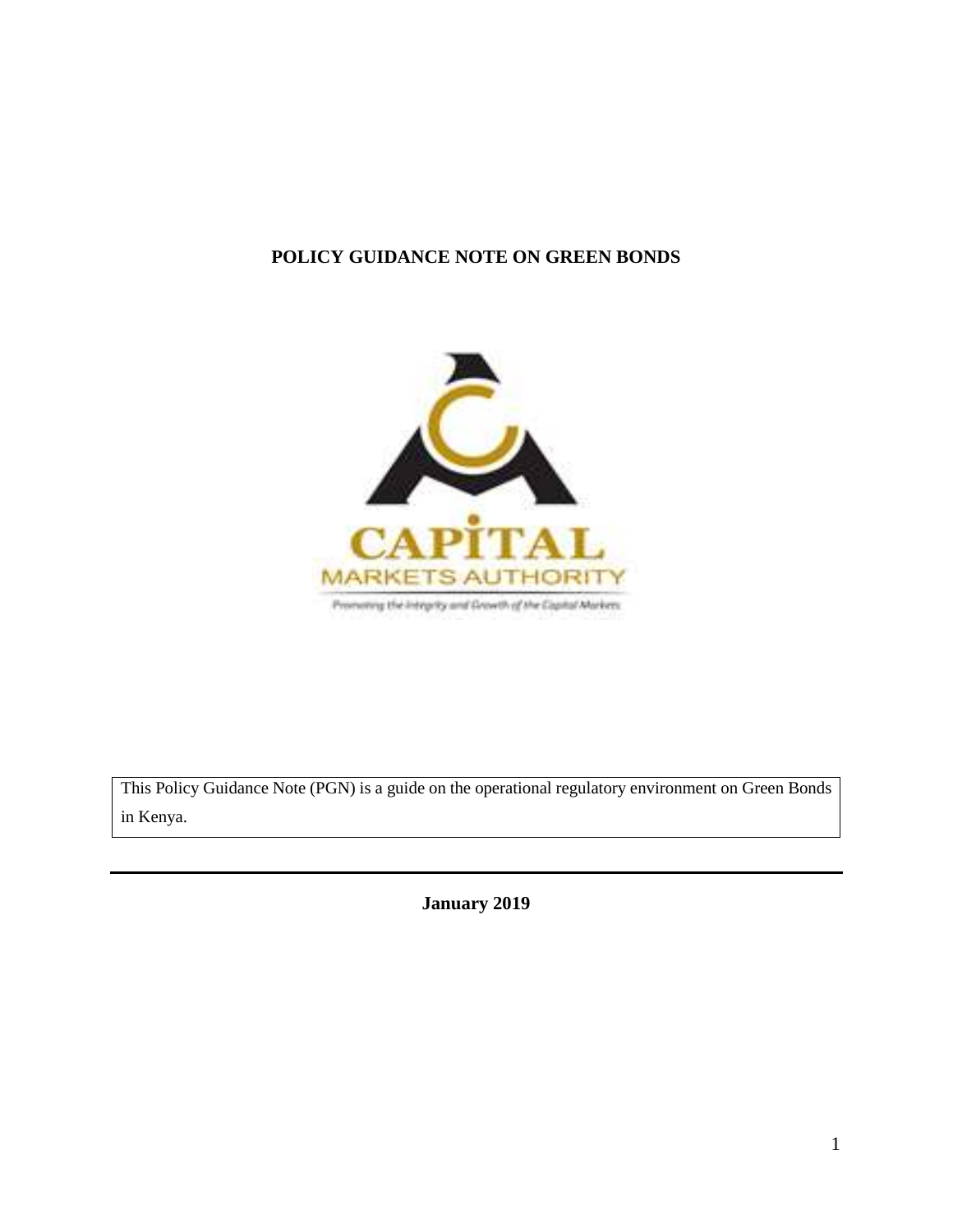# **TABLE OF CONTENTS**

| 10 Consequences for Breach of Green Requirements by an Issuer of Unlisted Green Bonds  9 |
|------------------------------------------------------------------------------------------|
| 11 Consequences for Breach of Green Requirements by an Issuer of a Listed Green Bond  9  |
|                                                                                          |
|                                                                                          |
|                                                                                          |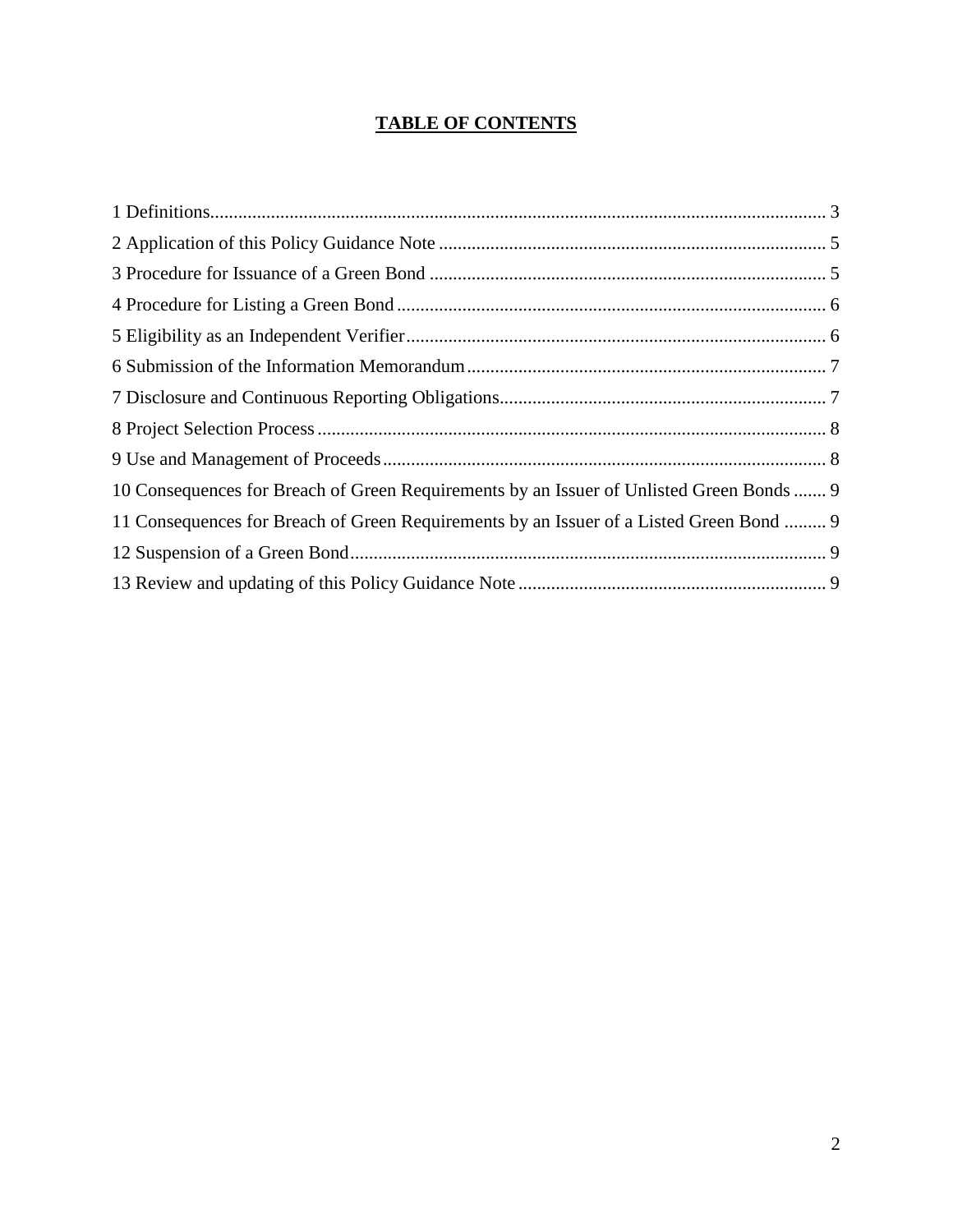#### <span id="page-2-0"></span>**1 Definitions**

In this Policy Guidance Note, unless the context otherwise requires –

"**Act**" means the Capital Markets Act, Cap 485A, Laws of Kenya;

"**aggregated portfolio basis**" means the percentage of proceeds allocated to certain project categories due to a large number of underlying projects;

"**Authority**" means the Capital Markets Authority;

"**eligible projects**" means project categories that contribute to environmental objectives including but not limited to climate change mitigation, climate change adaptation, natural resource conservation, biodiversity conservation, and pollution prevention and control;

"**Green Bond**" means a fixed income instrument, either unlisted or listed on a securities exchange, approved by the Authority, whose proceeds are used to finance or refinance new or existing projects that generate climate or other environmental benefits that conform to green guidelines and standards;

"**green guidelines and standards**" means guidelines and standards including –

- (a) Green Bond Principles, as may be amended, issued and governed by the International Capital Markets Association;
- (b) Green Bond Standards such as the Climate Bonds Standard, as may be amended, issued and governed by the Climate Bonds Initiative;
- (c) Government policies and guidelines such as the Kenya National Policy on Climate Change and Green Economy Strategy, among other Government policies; or
- (d) any other standard acceptable to the Authority;

"**greenwashing**" means the superficial or insincere display of concern for the environment including –

- (a) mislabelling of a bond as green; or
- (b) the overstatement of the environmental benefits of a project that the proceeds of the Green Bond will fund;

"**Independent Verifier**" means an entity, independent of an issuer, its directors, senior management and advisers, compliant with the International Capital Markets Association's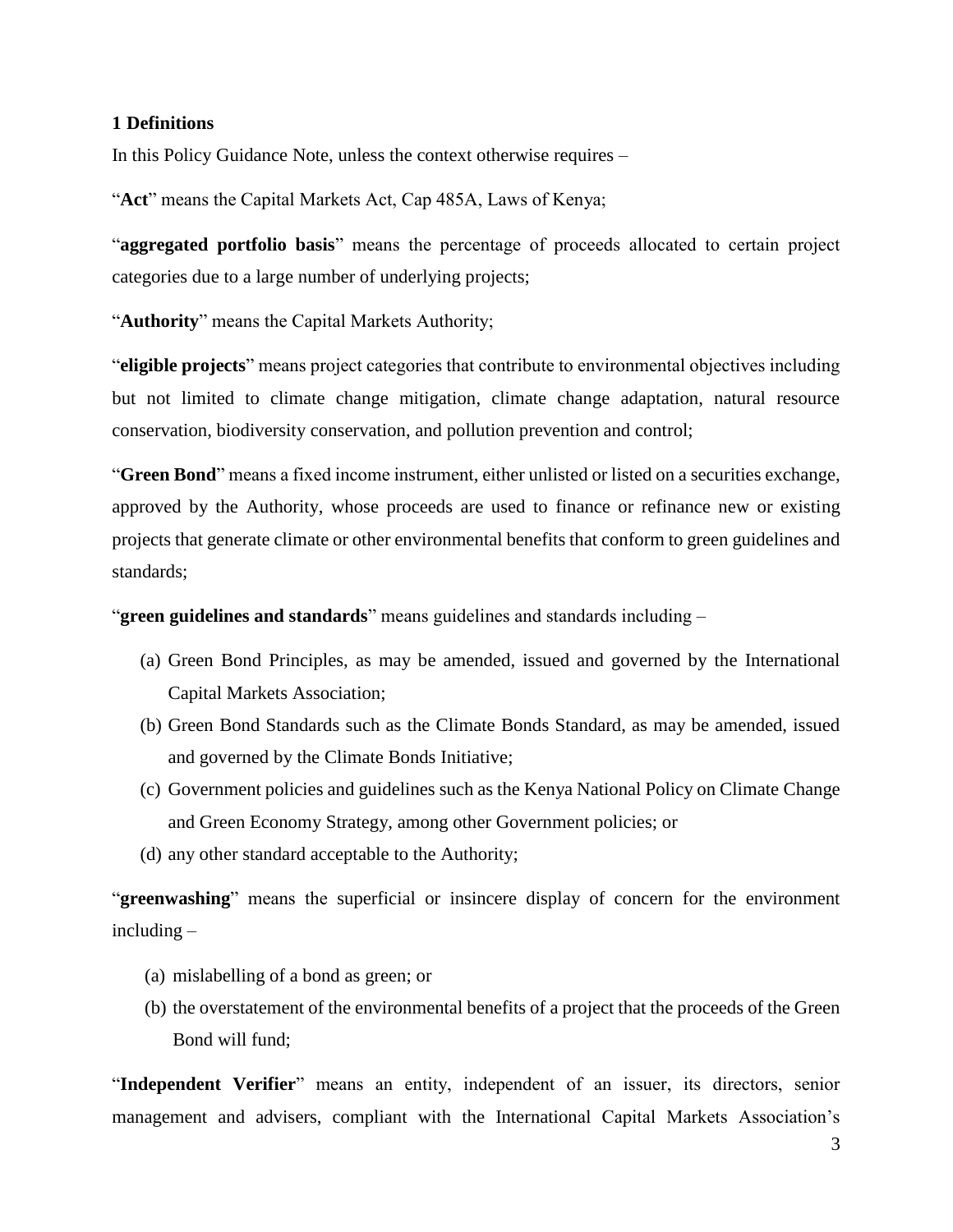Guidelines for External Reviewers or accredited under the Climate Bonds Standards and Certification Scheme, or any other professional body acceptable to the Authority, and a securities exchange, in the case of a listed Green Bond, appointed by the issuer to confirm the green status of the Green Bond;

"**Information Memorandum**" shall have the same meaning assigned to it under the Act;

"**Performance indicators and metrics**" means qualitative performance measures which may be based on parameters such as electricity generation, electricity connections made, greenhouse gas emissions reduced or avoided, increases in forest cover, number of people provided with access to clean power, decreased water use, reduction in the number of cars among other indicators; and

"**Transaction Advisor**" means a person described under Regulation 5A (3) of the Capital Markets (Securities) (Public Offers, Listing and Disclosures) Regulations.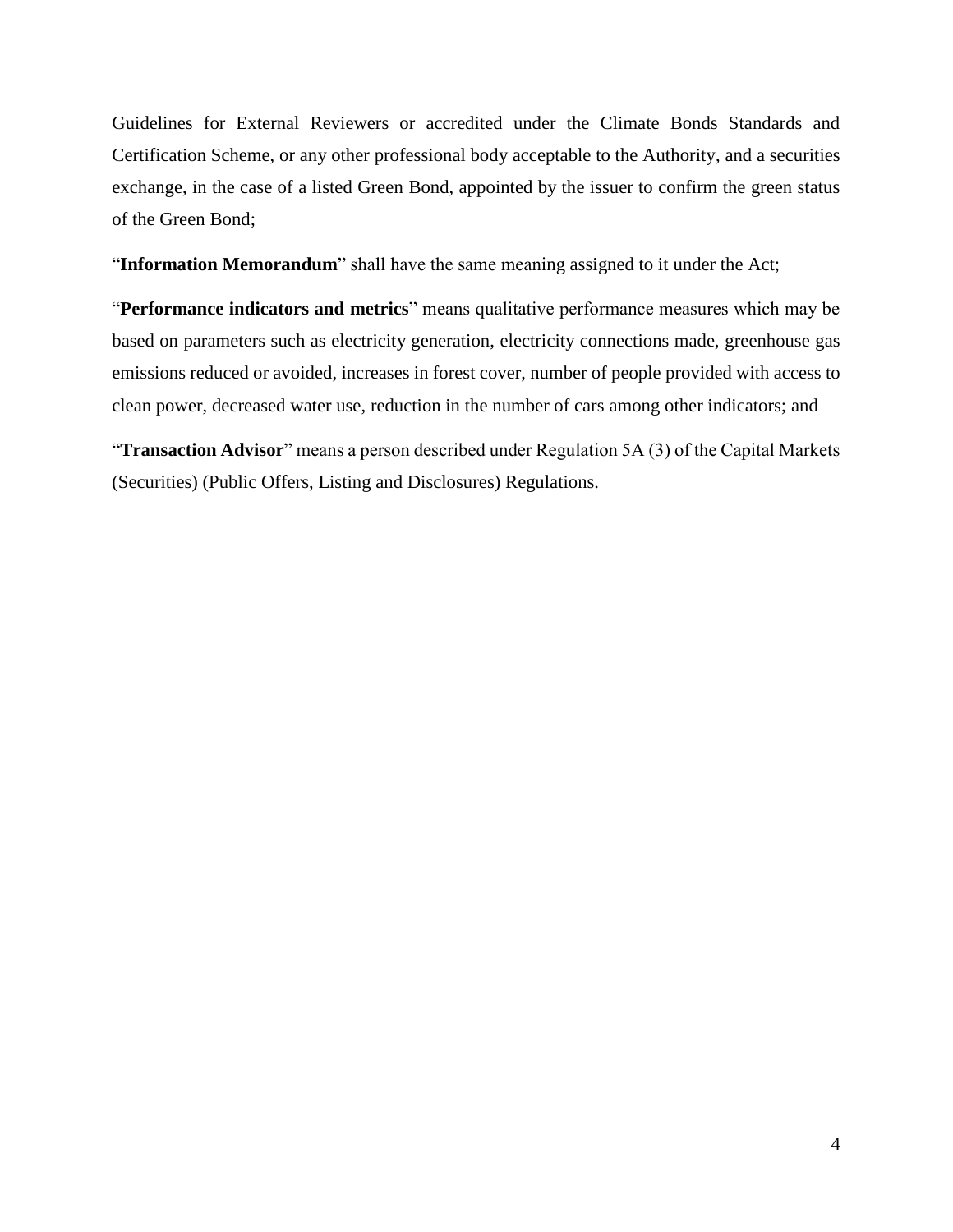## <span id="page-4-0"></span>**2 Application of this Policy Guidance Note**

- 2.1 This Policy Guidance Note provides for the guiding principles for the issuance of Green Bonds.
- 2.2 In case of any doubt, it is advised that direction or clarification be sought from the Authority.

# <span id="page-4-1"></span>3 **Procedure for Issuance of a Green Bond**

- 3.1 An issuer of a Green Bond shall comply with the requirements in this Policy Guidance Note in addition to the relevant provisions of the Capital Markets (Securities) (Public Offers, Listing and Disclosures) Regulations as amended from time to time.
- 3.2 An issuer shall appoint an Independent Verifier to carry out a pre-issuance review and confirm to investors and the Authority, and a Securities Exchange where the issuance is intended to be listed, that the issuance is eligible to be classified as green pursuant to green guidelines and standards applicable.
- 3.3 An issuershall prepare an Information Memorandum which shall comply with the provisions of Regulation 7 (1) (c) as read together with the Second Schedule of the Capital Markets (Securities) (Public Offers, Listing and Disclosures) Regulations.
- 3.4 The Information Memorandum described under paragraph 3.3 shall contain a statement from the Independent Verifier, in the form of a report, confirming whether the proposed issuance can be classified as green pursuant to Green Bond guidelines and standards.
- 3.5 The report in paragraph 3.4 shall contain the following particulars
	- (a) a statement on the environmental or other green objectives of the proposed Green Bond and the process to determine project eligibility and related eligibility criteria;
	- (b) a statement of the systems, policies and processes to be used for the management, allocation and reporting of the Green Bond funds and investments; and
	- (c) a statement to confirm that the proposed Green Bond issuance can be classified as green.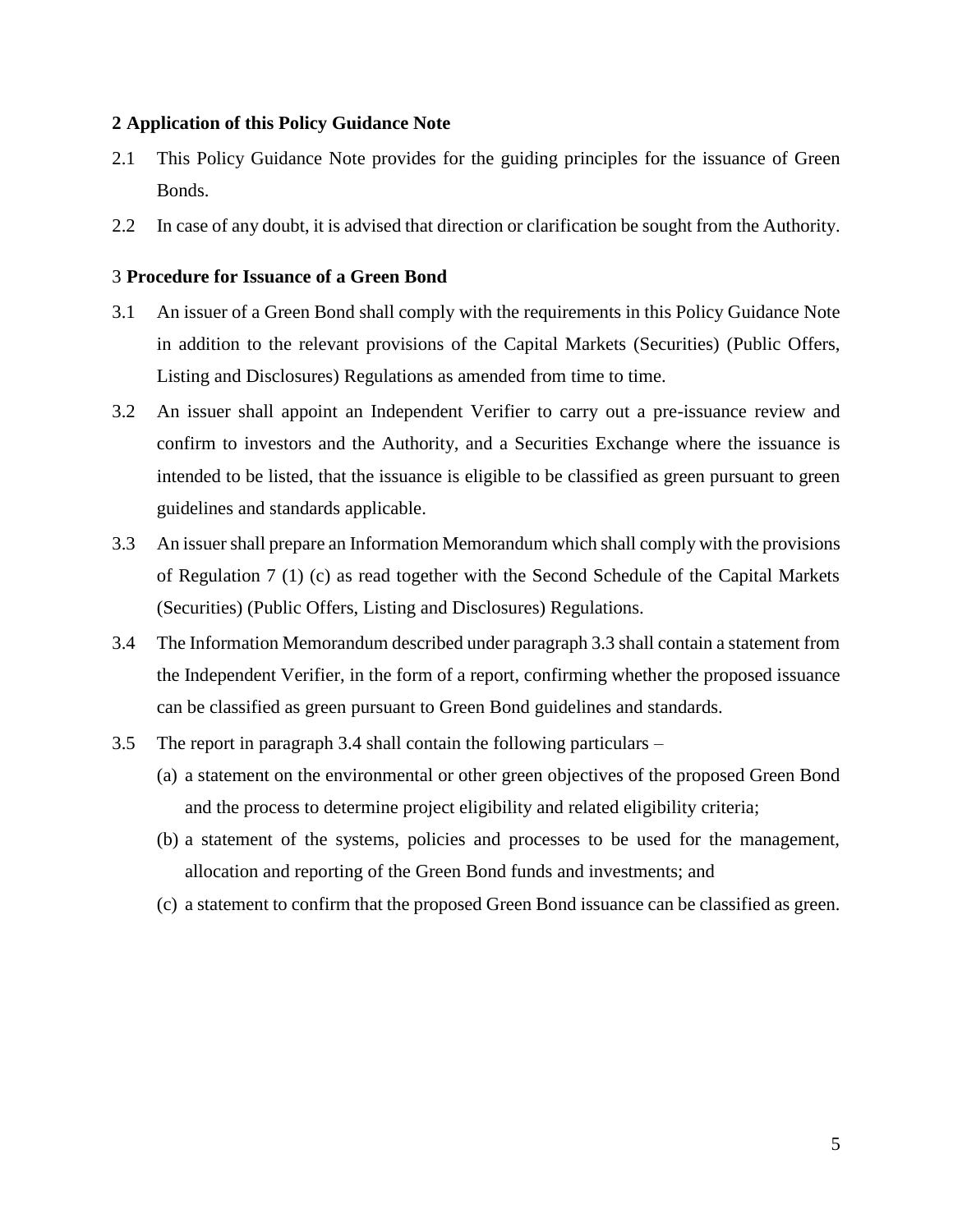## <span id="page-5-0"></span>**4 Procedure for Listing a Green Bond**

4.1 The procedure for listing of Green Bonds shall be in accordance with the provisions of the Nairobi Securities Exchange Listing Rules or the rules of any other securities exchange, approved by the Authority and as amended from time to time.

# <span id="page-5-1"></span>**5 Eligibility as an Independent Verifier**

- 5.1 An Independent Verifier appointed under paragraph 3.2 shall be an entity
	- (a) specialising in assessing the framework of the Green Bond's environmental objectives, with sufficient environmental, financial and market-specific expertise to perform a comprehensive assessment of the use of proceeds;
	- (b) independent of the issuer, its directors, senior management and advisors;
	- (c) compliant with the International Capital Markets Association's Guidelines for External Reviewers, or accredited under the Climate Standards and Certification Scheme, or any industry body acceptable to the Authority, and to a Securities Exchange, in the case of a listed Green Bond; and
	- (d) with significant and appropriate expertise needed for providing independent reviews on green bonds.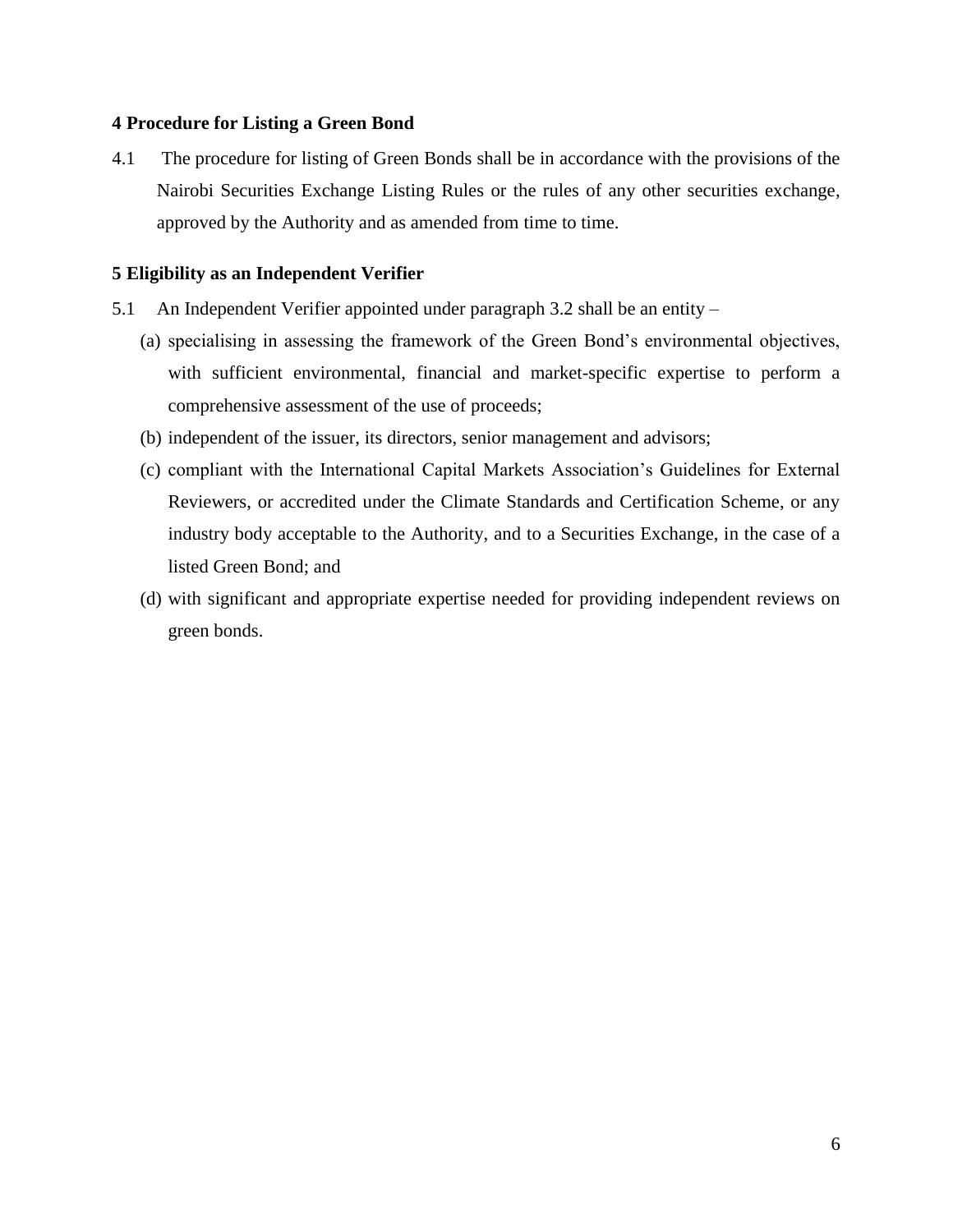#### <span id="page-6-0"></span>**6 Submission of the Information Memorandum**

- 6.1 A proposed issuer shall submit the Information Memorandum and all supporting documents to the Authority through its Transaction Advisor.
- 6.2 The Authority, after receipt of full and final documents from the proposed issuer, shall undertake a review of the Information Memorandum and supporting documents with a view of satisfying itself that the proposed issuer has complied with all laws and requirements relating to the issuance of a Green Bond.
- 6.3 The Authority shall give feedback, in writing, to the proposed issuer on the Information Memorandum by either approving or rejecting the application for approval of the proposed Green Bond issuance.
- 6.4 The approval shall be subject to the payment of the relevant fees as prescribed under the Capital Markets (Securities) (Public Offers, Listing and Disclosures) Regulations.

# <span id="page-6-1"></span>**7 Disclosure and Continuous Reporting Obligations**

- 7.1 The issuer of a Green Bond shall provide to investors and the Authority a Green Bond report, annually, for the duration of the Green Bond in line with reporting requirements in the Capital Markets (Securities) (Public Offers, Listing and Disclosures) Regulations.
- 7.2 An issuer of a Green Bond shall be required to provide in its annual report, in addition to the requirements in paragraph 7.1, the following –
	- (a) a brief description of the projects and the amounts disbursed, including the percentage of proceeds that have been allocated to different project types and to financing and refinancing of such projects,
	- (b) where confidentiality agreements or competition considerations, or a large number of underlying projects limit the amount of detail that can be disclosed, the information shall be presented to the investors, in generic terms or on an aggregated portfolio basis, with the Authority reserving the right to request detailed information for regulatory purposes;
	- (c) the expected impact of the projects and assets;
	- (d) the qualitative performance indicators, and, where feasible, quantitative performance measures of the impact of the projects;
	- (e) the methodology and underlying assumptions used to prepare performance indicators and metrics; and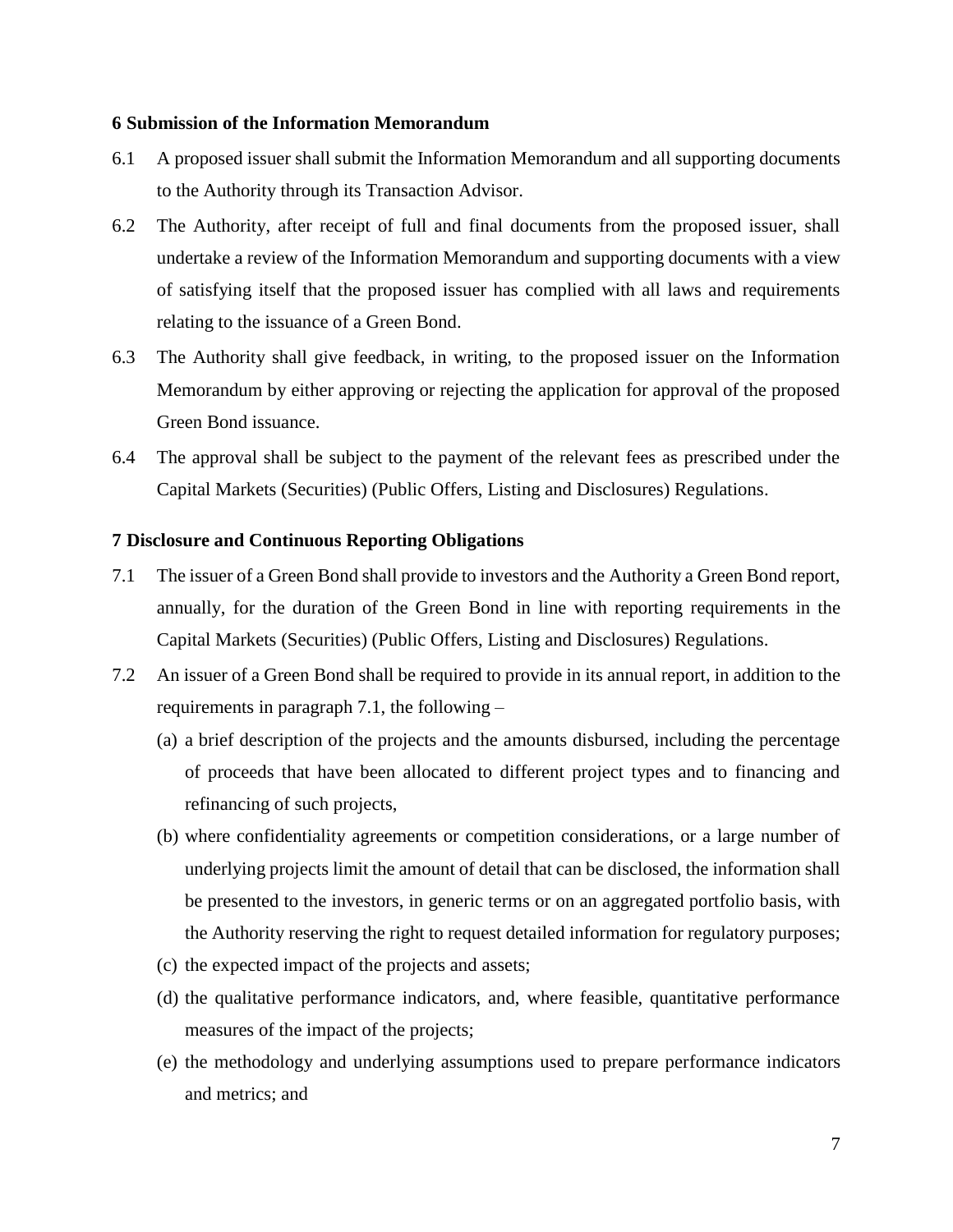7.3 The annual report shall be reviewed and confirmed by the Independent Verifier.

#### <span id="page-7-0"></span>**8 Project Selection Process**

8.1 An issuer shall, in the information memorandum, provide criteria on how the issuer will select eligible projects.

### <span id="page-7-1"></span>**9 Use and Management of Proceeds**

- 9.1 The proceeds of Green Bonds may only be used in the funding of eligible green projects.
- 9.2 Prior to the issuance of a Green Bond, the issuer must disclose to investors, in the documentation for issuance, the process for managing the net proceeds from the Green Bond.
- 9.3 Certain eligible projects may also have social co-benefits, in such circumstances, the use of proceeds should be determined by the issuer based on its primary objectives for the underlying projects prior to the issuance.
- 9.4 The net proceeds of the Green Bond must be tracked by the issuer in an appropriate manner quarterly or within any other period as the issuer may provide and attested to by a formal internal process linked to the issuer's lending and investment operations for eligible green projects.
- 9.5 At all times prior to a Green Bond maturing, the balance of the tracked proceeds shall be periodically adjusted to match allocations to eligible green projects made during that period.
- 9.6 An issuer shall disclose to investors in the prospectus, the intended types of temporary placement for the balance of the unallocated net proceeds of the Green Bond.
- 9.7 The issuer's management of proceeds shall be confirmed by an auditor, or other third party, to verify the issuer's internal tracking method and the allocation of funds from the proceeds of the Green Bond.
- 9.8 Where an issuer appoints an auditor under 9.7 above, such an issuer must make the report produced by the auditor or other third party publicly available on a website designated by the issuer at the time of the issuance of the Green Bond.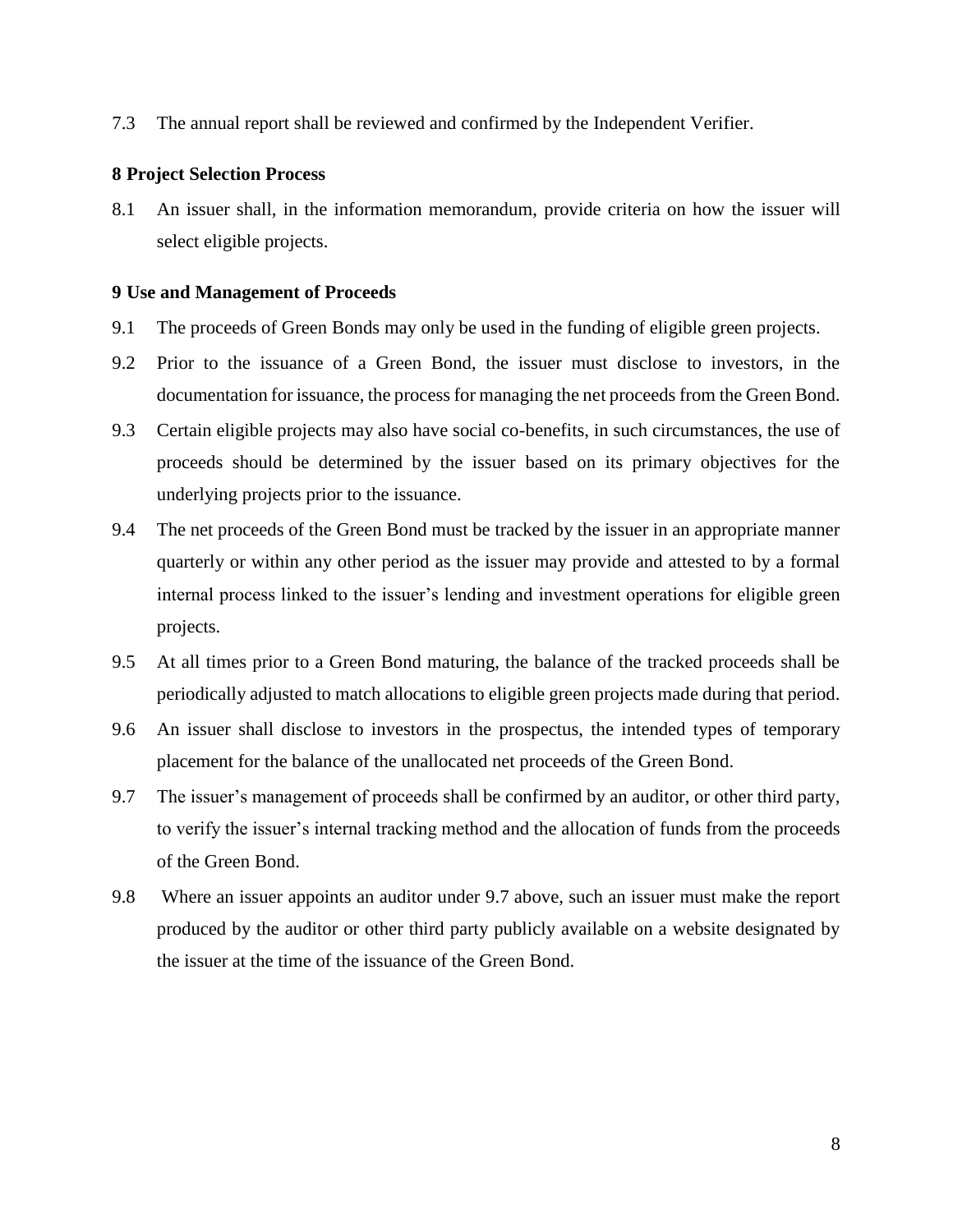#### <span id="page-8-0"></span>**10 Consequences for Breach of Green Requirements by an Issuer of Unlisted Green Bonds**

- 10.1 In the event of breach of the requirements under this Policy Guidance Note or any other relevant laws by an issuer of unlisted Green Bond, the Authority shall communicate to the issuer concerning the breach and shall authorize the issuer to take remedial steps to rectify the breach, subject to an agreed timeframe between it and the Authority, in addition to any other action that the Authority may take.
- 10.2 Where the issuer fails to take any remedial steps to rectify the breach, the Authority shall direct issuer to remove the green label on the Green Bond.
- 10.3 The Authority shall have power to take any other enforcement action on the issuer for the breach or any other act of non-compliance with laws and regulations as it may deem fit and in the interest of the investors.
- 10.4 Where the breach on the Green requirement is by an issuer whose securities are listed on a Securities Exchange, the Listing Rules of such a Securities Exchange shall apply.

# <span id="page-8-1"></span>**11 Consequences for Breach of Green Requirements by an Issuer of a Listed Green Bond**

11.1 The consequences for breach of green requirements by an issuer of a listed Green Bond shall be in accordance with the provisions of the Nairobi Securities Exchange Listing Rules or the rules of any other securities exchange approved by the Authority and as amended from time to time.

#### <span id="page-8-2"></span>**12 Suspension of a Green Bond**

- 12.1 Any action to suspend the trading of a Green Bond shall be undertaken subject to the provisions of the Capital Markets (Securities) (Public Offers, Listing and Disclosures) Regulations.
- 12.2 The Authority may require the removal of the green label from an approved Green Bond where it is noted by the Authority or through the Independent Verifier's report that there has been greenwashing or the Green Bond has ceased to meet the prescribed eligibility requirements.
- 12.3 In instances where greenwashing has occurred, the action may constitute a fraud on, or misrepresentation to investors and therefore may be punishable under the Laws of Kenya.

#### <span id="page-8-3"></span>**13 Review and updating of this Policy Guidance Note**